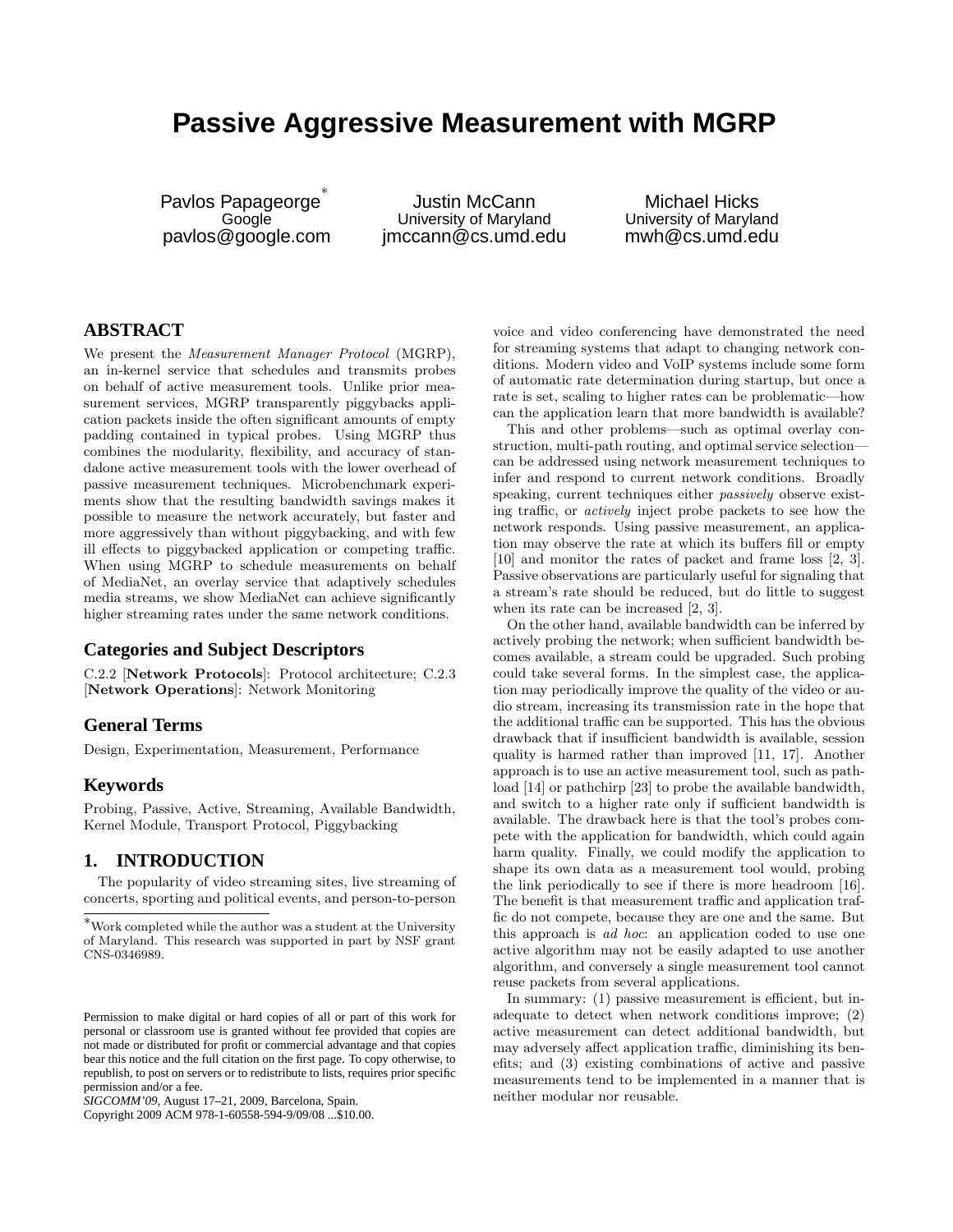This paper presents the Measurement Manager Protocol (MGRP), an in-kernel service for performing network measurement that aims to address these shortcomings. The main novelty of MGRP is that it permits measurement algorithms to be written as if active, but implemented as if passive; in doing so, it enables measurement algorithms to be more *aggressive* in their approach, without harming application performance. MGRP works by transparently piggybacking application data inside probes, which mostly consist of empty padding. Rather than send their probe packets directly (e.g., via UDP), active measurement tools use the MGRP Probe API to specify an entire train of probes (by specifying the number of probes, the size of each probe, the amount of padding, and the gap between probes). MGRP treats each probe as a vessel that can potentially carry useful payload; data packets bound for the same destination ride along in the probe and are extracted and delivered separately when the probes arrive.

By filling most or all probe padding with useful data, MGRP allows active algorithms to approach the low overhead of passive algorithms, while retaining the accuracy, flexibility, and broader applicability of active probing. Measurement can be performed more aggressively, without worry of negatively impacting application traffic. Indeed, MGRP addresses our motivating example just as effectively as customized approaches [\[16\]](#page-11-7) that are application-specific, but in a more modular, reusable fashion, which scales naturally to more applications and measurement algorithms. For example, we have implemented a measurement overlay network that actively measures its virtual links; applications query the overlay to acquire up-to-date path conditions. By running over MGRP, overlay probes can piggyback any application traffic traversing the same virtual links, and any active algorithm added to the overlay will immediately receive the benefits of piggybacking.

We have written a loadable kernel module for the Linux 2.6.25 kernel that implements MGRP as a Layer 4 transport protocol, and modified TCP to contribute packets to it (Section [2\)](#page-1-0).<sup>[1](#page-1-1)</sup> We have also modified three measurement tools to use the Probe API, including pathload [\[14\]](#page-11-5) and pathchirp [\[23\]](#page-11-6) for available bandwidth estimation, and badabing [\[28\]](#page-11-8) for loss estimation. We have implemented a measurement overlay network to use MGRP-aware pathload to measure available bandwidth, and show how a modified version of the MediaNet streaming media overlay network [\[11\]](#page-11-3) solves the upscaling problem by using the overlay measurements (Section [3\)](#page-4-0). Microbenchmarks and experiments with MediaNet (Sections [4](#page-5-0) and [5\)](#page-8-0) show that MGRP is efficient, fair, and timely—MGRP improves the quality of service available to application source traffic and cross traffic, and enables measurement algorithms to probe more aggressively and thus complete more quickly. MGRP is available for download at <http://www.cs.umd.edu/projects/MGRP/>.

# <span id="page-1-0"></span>**2. MGRP: THE MEASUREMENT MANAGER PROTOCOL**

This section describes the design, operation, and implementation of the Measurement Manager Protocol, and dis-

```
5 probes, 1000 bytes each with 1 ms gap */2 char \text{buf}[1000];<br>3 int probe_size
  3 int probe_size = 1000; 
                                       /* probe header */
  5 int probe_gap_usec = 1000
                              6 int probe_pad = probe_size - probe_data;
 7
  8 /* pass information using ancillary data */
  9 struct iovec v = {iov_base=buf,iov_len=probe_data};
10 char anci[CMSG_SPACE(sizeof(struct mgrp_probe))];
\begin{array}{c} 11 \\ 12 \end{array}struct msghdr msg = {
13 .msg_name = daddr, .msg_namelen = sizeof(daddr),
14 .msg_iov = &v, .msg_iovlen = 1,<br>15 .msg_control = anci, msg_control
     15 .msg_control = anci, msg_controllen = sizeof(anci)
\frac{16}{17}17 struct cmsghdr *cmsg = CMSG_FIRSTHDR(&msg);
18 struct mgrp_probe *probe = CMSG_DATA(cmsg);
1 <sup>c</sup>
20 int s = socket(AF_INET, SOCK_DGRAM, IPPROTO_MGRP);
21
22 /* pass first probe to MGRP: activate barrier */
23 probe->barrier = 1;
24 probe->pad = probe_pad;
25 probe->gap = 0;
26 probe->piggybacking_allowed = 1;<br>27 sendmsg(s, \&msg, 0):
   sendmsg(s, \&msg, 0);28
29 probe->gap = probe_gap_usec;
30
31 /* pass probes 2..4 to MGRP */<br>32 for (i = 2; i \le 4) {
32 for (i = 2; i \le 4)<br>33 sendmsq(s, &msq,
33 sendmsg(s, \text{kmsg}, 0)<br>34 /* no delay between
        /* no delay between calls */
35 }
36<br>37
    /* last probe to MGRP: deactivate the barrier */
38 probe->barrier = 0;<br>39 sendmsq(s, &msq, 0
39 sendmsg(s, &msg, 0);
40 /* MGRP sends packet train before it returns */
```
<span id="page-1-2"></span>Figure 1: Pseudo code of a probe transaction in MGRP.

cusses the effects of MGRP piggybacking on applications and measurement tools.

## <span id="page-1-3"></span>**2.1 Probe transactions**

Active measurement tools require little modification to use MGRP. Rather than schedule and send their own probes via normal transport (e.g., UDP), measurement tools instead open an MGRP socket and submit a probe transaction, which is then scheduled via MGRP.

An example probe transaction is shown in Figure [1.](#page-1-2) Each probe is specified as a separate call to sendmsg, where the provided byte buffer (lines 9,14) defines the probe's header, and ancillary data (10,15,18) defines other characteristics. The sendmsg call for the first probe (27) sets the ancillary flag barrier (23) which activates a virtual barrier inside MGRP that delimits the beginning of a probe transaction. As long as the virtual barrier is active, MGRP buffers all subsequent messages from sendmsg calls (32-35) for that socket. Ancillary data is also used to indicate how much padding to include in the packet beyond the provided buffer (24), the desired interval between the transmission of the previous probe and the current probe (25,29), and whether the padding can be used for piggybacking data packets (26). Unsetting the barrier flag (38) deactivates the virtual barrier so that the last sendmsg call (39) does not return until MGRP has transmitted the probes as specified, with the desired header, padding, and inter-probe gaps. The sender may gather statistics about the probe train transmission via a subsequent ioctl call (see Section [2.4\)](#page-3-0).

At the destination, the tool's receiving component calls recvmsg() on an MGRP socket to receive the probes. Each received probe consists of the header as provided at the

<span id="page-1-1"></span> $^1\rm{We}$  focused on TCP because of its broad applicability and to ensure that piggybacking does not cause harmful effects to its timing; we believe the results are applicable to UDPbased streams as well, and could be implemented easily.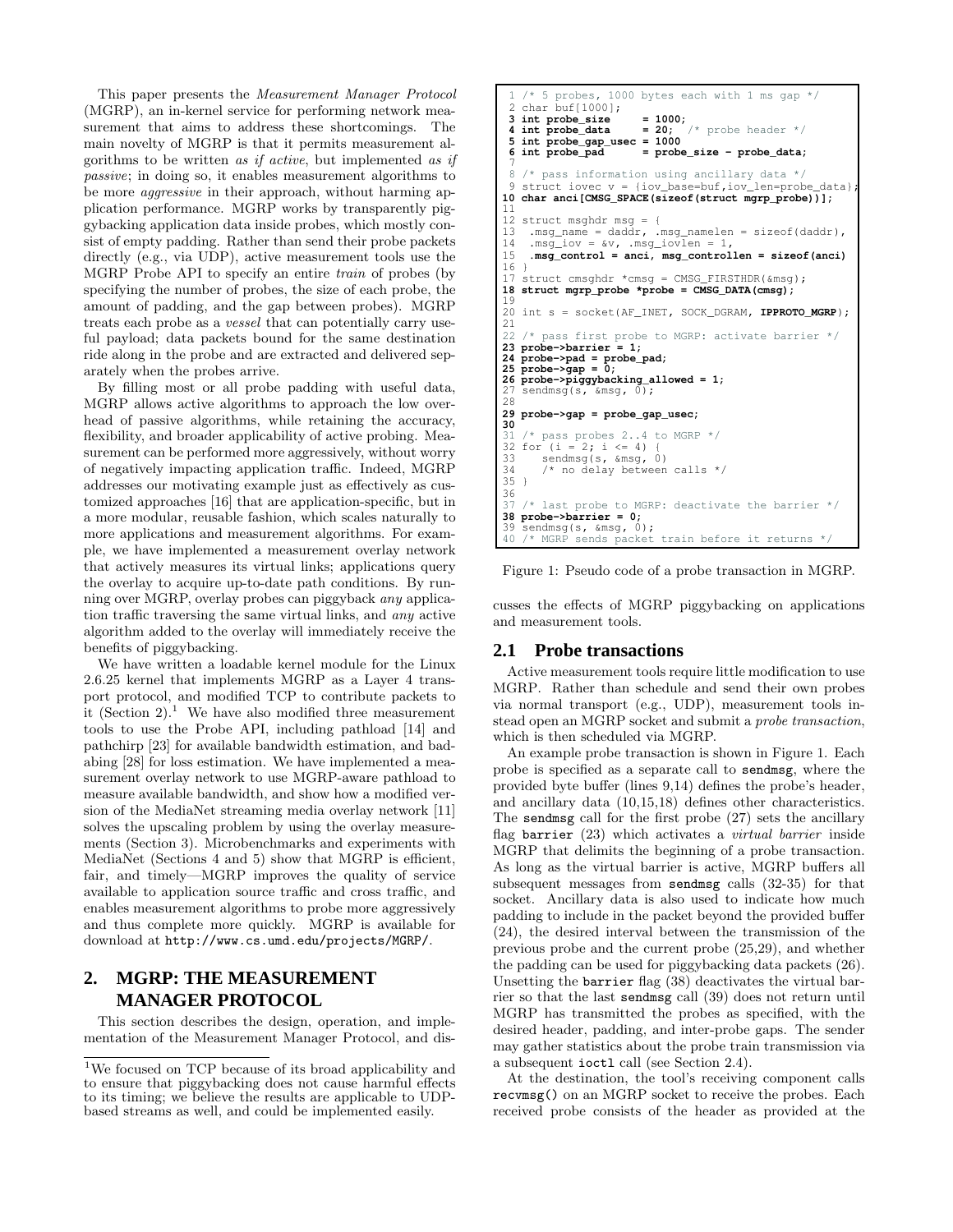

<span id="page-2-0"></span>Figure 2: A step-by-step example to demonstrate MGRP operation. Measurement tools generate probes, which MGRP combines with TCP (or UDP) packets sent by applications. Depending on the timing, MGRP packets can contain (i) probes that are partially reused by full payload packets, (ii) probes that are fully reused by payload fragments, (iii) final payload fragments when MGRP has no more probes to send. The combined packets are demultiplexed at the receiver.

sender, along with any extra padding that was specified. Both the sender timestamp (implemented by MGRP) and the receiver timestamp (extracted from the kernel using the same mechanism as SO\_TIMESTAMP) are provided as ancillary data. The tool uses this information to compute its results.

Though simple, this API is sufficiently flexible to implement the key building blocks—including single-packet probes, back-to-back packet pairs, and packet trains with arbitrary inter-packet spacing—of many existing measurement algorithms [\[5,](#page-11-9) [6,](#page-11-10) [12,](#page-11-11) [15\]](#page-11-12). We have adapted three measurement tools to use the Probe API: pathload [\[14\]](#page-11-5) and pathchirp [\[23\]](#page-11-6), which measure available bandwidth, and badabing [\[28\]](#page-11-8), a tool that measures path loss. In all three cases, changes to the tools were minimal.

# **2.2 Basic Operation**

MGRP's implementation of probe transactions is visualized in Figure [2.](#page-2-0) Once a probe transaction is fully submitted  $(1)$ , MGRP attempts to fill the empty padding in each probe with rider packets drawn from application traffic bound for the same destination  $(2)$ . For example, in our scenario from the Introduction, an application may be streaming media data to some destination  $D$  while an active measurement tool (such as our MGRP-adapted pathload) is used to probe the available bandwidth along the same path. Once any riders are piggybacked  $(3)$ , MGRP stores the kernel timestamp in the MGRP header and hands the packet to the IP layer for transmission  $\mathcal{A}$ .

In our implementation, we modified the TCP stack to pass its outbound traffic to MGRP for potential piggybacking. Applications can use setsockopt to set which packets may be piggybacked. MGRP buffers potential riders for a fixed duration to increase the chances for successful piggybacking. If no riders are available, a probe is simply sent with empty padding (as in the first two probes of (i)). Any buffered application frames not piggybacked are sent normally.

Given a probe packet and a rider to piggyback, MGRP tries to fit the rider inside the probe's padding as follows.

If the rider is smaller than the padding, piggybacking is straightforward (probe labeled 1 in (i)). If the rider is larger than the padding, MGRP fragments the rider into two chunks, piggybacking a padding-sized chunk in the probe and requeuing the remainder for further piggybacking. We use a simple, custom fragmentation/reassembly protocol similar to IP fragmentation to manage fragmented chunks. $^{2}$  $^{2}$  $^{2}$  In the figure we can see that probe packets in (ii) carry a single, fragmented TCP segment, whose chunks are labeled 2a and 2b. If MGRP cannot piggyback an entire rider before the buffer timeout, MGRP simply sends the chunk in its own MGRP packet, shown as (iii) in the figure. For simplicity we currently piggyback at most one rider per probe.

As probe packets are received at the destination (5), MGRP extracts any piggybacked riders from the probes  $\binom{6}{6}$ . It then queues fragments for reassembly and immediately delivers complete TCP segments to the application  $\widehat{r}$ . After extracting any piggybacked data, MGRP zeroes the padding and queues probes for delivery to the measurement socket  $\delta$ . When the measurement tool retrieves the probe, it can retrieve the sender's and receiver's timestamps as ancillary data.

From this description we can see three main benefits to our kernel-based implementation. First, since all transmissions go through the kernel, MGRP can piggyback data from any number of applications on top of a probe train so long as it shares the train's destination. Second, applications require essentially no modification to donate their packets, while measurement tools require only modest changes. Finally, since we avoid crossing the user-kernel boundary for every probe, the inter-probe gaps can be generated with microsecond precision and low overhead using the high resolution

<span id="page-2-1"></span><sup>2</sup>Another approach we tried was to generate and add a new TCP header to each TCP chunk, which turned each chunk into a valid TCP segment. However, this approach turned a stream of MSS-sized segments into a stream of very small TCP segments (tinygrams) that interacted poorly with the ACK clocking and congestion window scaling mechanisms.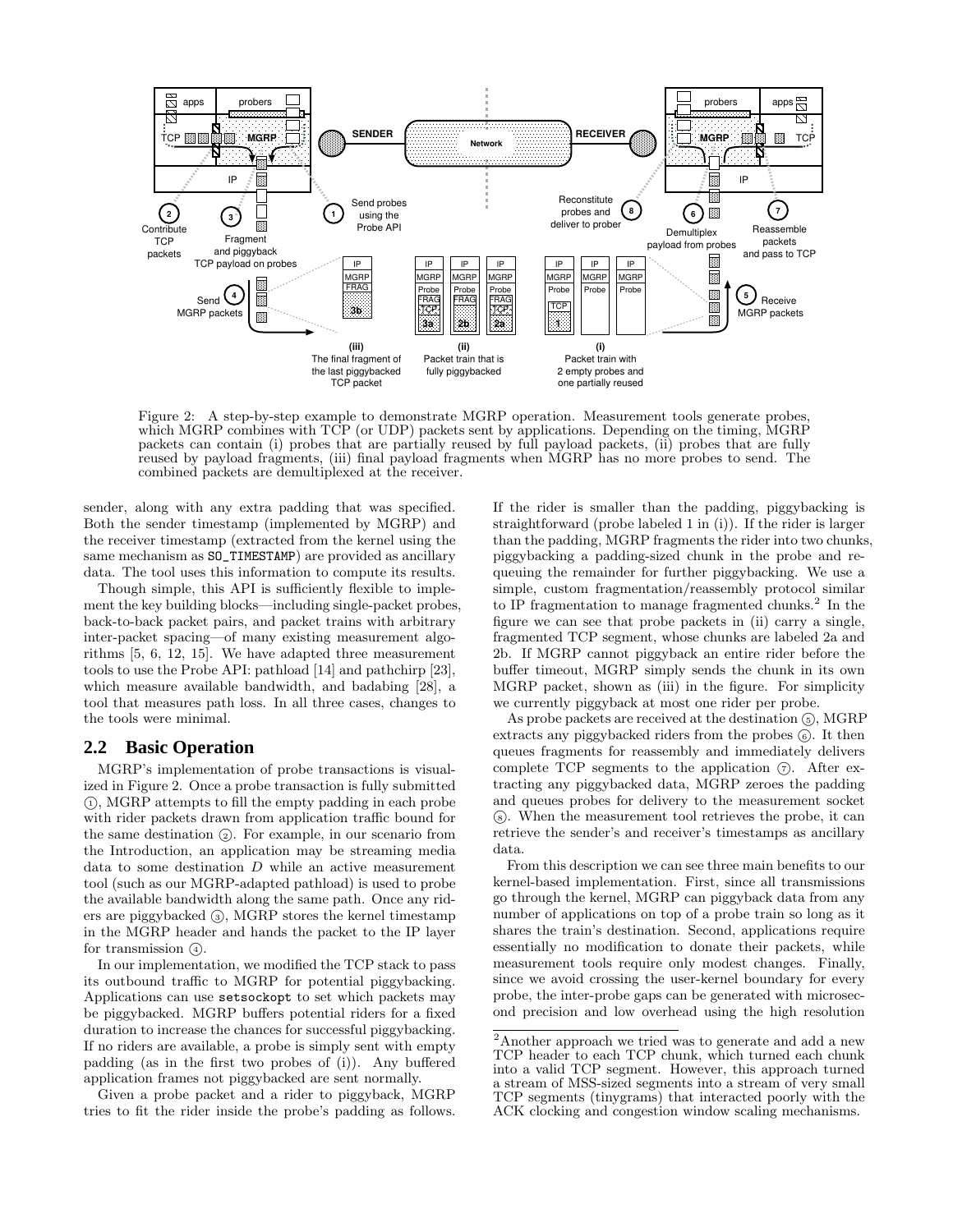timers in the kernel. Other measurement services that perform a subset of MGRP services are also implemented as kernel modules, including MAD [\[27\]](#page-11-13) and Periscope [\[9\]](#page-11-14).

The main disadvantage of a kernel implementation is that it is harder to deploy, since it is OS-specific. We also considered implementing MGRP as a library that hijacked the various socket calls to implement Probe API extensions. This approach would be quicker to deploy, but lacks the first and third advantages of the kernel approach, making it less accurate and less efficient. Moreover, because piggybacking can only occur within the same application, more intrusive application modifications would be required (e.g., by managing a pathload-like service in a separate thread), making the approach less modular. One way to address this last problem is to redirect application data to a separate MGRP daemon, either via interprocess communication (IPC) through a hijacked socket interface, or via something like /dev/tun for IP tunnelling. While this approach could regain the advantage of modularity, it is still likely to be inefficient and less accurate. We spent significant effort attempting to implement the IPC-based approach but ultimately found it to be slow, cumbersome, and less accurate for want of high-resolution timers. Most importantly, by using high-resolution timers we ensure that TCP ACK clocking is maintained during normal transmission; earlier implementations with 10 ms timers performed poorly. Nevertheless, if deployability is the chief concern, a library-based implementation could work in some circumstances; our positive results concerning piggybacking suggest that such an implementation could be worthwhile.

## <span id="page-3-1"></span>**2.3 Effects on Application Data**

Piggybacking data packets within probes can reduce the number of packets and bytes sent across the network, compared to sending probes and application data separately. In the best case, this savings is enough to eliminate probeinduced congestion along the path, thus avoiding disruptive packet drops of source traffic, cross traffic, and measurement probes. Our experimental results show that this reduction in loss rates often leads to better application throughput, is more fair to cross traffic, and reduces the time required to complete measurements.

A potential drawback of piggybacking is that, while it can reduce the total number of lost packets, it can increase the chances that a lost packet contains application data. Observe that piggybacked application data is sent at the rate of the probes on which it piggybacks. Since measurement tools often send bursts of probes of high instantaneous bandwidth, these bursts are more likely to induce loss. If the probe burst rate is higher than the normal application data rate, then any lost packet is more likely to contain application data. For example, suppose that we send 10 probes per ms, while the application sends roughly 2 padding-sized packets per ms. With a 5-ms buffering timeout, we will buffer 10 application packets and can completely fill the probes' payloads. If we did not use MGRP at all, we would send 12 total packets—two application packets, and ten probes. While the chances of some lost packet may be greater in the second case, the chances of a lost application packet may actually be greater in the first case.

When a data packet loss occurs, MGRP can magnify the negative consequences of the loss because buffering increases the effective round trip time (RTT) for the application packets. While this additional latency is not necessarily a problem in and of itself, an increased RTT affects how TCP responds to packet losses, making it slower to increase the congestion window. So while longer buffering timeouts can reduce the total number of packet drops (by increasing piggybacking), they also delay TCP's response to packet losses (because buffering increases the RTT).

We address both problems by choosing a relatively small buffering delay, to balance the positive effects of increased piggybacking with the negative effects of the higher probability for packet loss. We have found that 5 or 10 ms is sufficient to buffer substantial amounts of data without harming TCP's responsiveness when dealing with typical wide-area RTTs of 40 ms or more [\[4\]](#page-11-15).

In addition, we have found that carefully choosing which probes to use for piggybacking can positively impact performance. For example, pathload begins a measurement session by sending a burst of 100 packets back-to-back. If there is any congestion, the packets toward the end of this burst (and any packets that might follow it) are more likely to be dropped. If we selectively piggyback on only the first n probes of the burst, then if probes  $m > n$  are dropped, no data packets will be dropped with them. The MGRP module could use external information to determine a suitable n automatically; e.g., a small TCP congestion window for a piggybacked data stream suggests the path is highly contended, increasing the likelihood of loss events.

## <span id="page-3-0"></span>**2.4 Effects on Measurement Tools**

By reducing the contention for a shared path, MGRP piggybacking allows a measurement tool to send traffic more aggressively, converge more quickly and/or provide more accurate results. Thus applications using these tools are better informed and can provide better quality of service.

However, when using MGRP, tools may need to be modified to account for piggybacked traffic. Normally, local traffic will be interspersed with the tool's probes, thereby affecting probe latency or queuing behavior. When piggybacking, MGRP removes some of this traffic from consideration, thus affecting a tool's calculation. Indeed, we have observed that without correction, available bandwidth tools will overestimate the available bandwidth when there is significant piggybacking.

To take the effects of piggybacking into account, tools can query MGRP via an ioctl call to learn piggybackingrelevant characteristics of the most recent probe transaction. In particular, a probe sender can query MGRP to learn: (a) how long it took the tool to queue probes to MGRP and how long it took MGRP to transmit the entire probe train, useful for verifying timing accuracy; (b) the number of probes and bytes that were piggybacked but would have competed with the probe train if MGRP were not enabled, useful for compensating for hidden data traffic in bandwidth estimates; and (c) the total number of probes that carried piggybacked data and the total number of bytes that were piggybacked across all probes, useful for gauging the actual overhead of the measurement tool.

To see how this information can be used to adjust an estimate, consider our MGRP-adapted pathload. Pathload estimates available bandwidth by trying to find the highest rate at which it can send data without observed congestion. To do this, pathload sends probe trains from source to destination in several rounds, where each train consists of 100 probes that are equally sized and equally spaced. After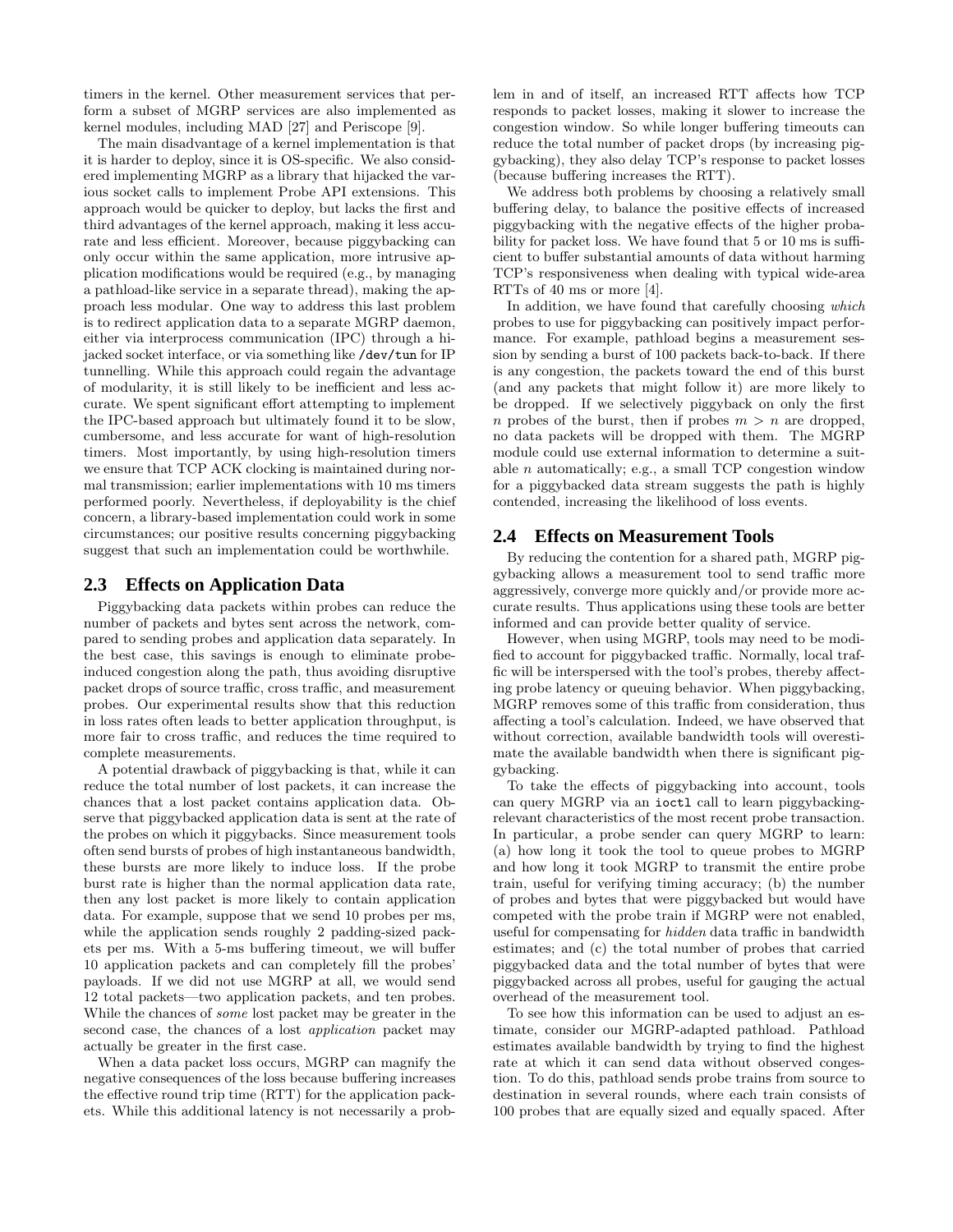

<span id="page-4-1"></span>Figure 3: Adjusting pathload estimates for piggybacking (rate limited TCP source traffic with UDP and TCP cross traffic)

each round of probing, pathload uses the relative difference in the arrival times of probe packets to determine whether the network can support the current probe rate or whether there were queuing-induced delays. It uses this information to drive a kind of binary search toward the highest sustainable probing rate. Once it reaches this point, it computes a bandwidth estimate based on the rate of the final train. Note that if the network is highly saturated or the available bandwidth is highly variable, pathload may fail to converge to a fixed point and will simply time out.

Our modified pathload adjusts its estimates to account for piggybacking as follows. After each train the pathload sender uses the MGRP ioctl interface to retrieve the number of piggybacked application bytes that would have competed with the probes for the duration of the train, and sends this information to the receiver over pathload's control channel. When computing its estimate based on the last train, the receiver uses this information to compute the bandwidth consumed by the application's competing traffic, and subtracts it from the estimate. The approach works well. Figure [3](#page-4-1) shows three time series plots that illustrate that the actual available bandwidth (red line) is estimated accurately by the adjusted pathload (green ×s), but overestimated by unadjusted pathload (blue +s).

# <span id="page-4-0"></span>**3. MEDIANET AND THE MEASUREMENT OVERLAY**

To demonstrate MGRP's benefit to applications, we used it to perform active measurements to improve the functionality of MediaNet [\[11\]](#page-11-3), an overlay that delivers media streams. We first present some background on MediaNet, and then describe how we changed it to make use of a custom Measurement Overlay that actively measures the network while transparently making use of MediaNet's traffic.

# **3.1 MediaNet**

MediaNet [\[11\]](#page-11-3) is an overlay that aims to provide adaptive, user-specified quality-of-service guarantees for media streams. When requesting a streaming service, a participant specifies a series of preferred adaptations to use when available bandwidth is low. For example, the stream could be transcoded to use smaller frames or a lower-fidelity CODEC. Overlay node daemons, termed local schedulers (LS), apply any adaptations while forwarding traffic via TCP connections between nodes. The delivery path of a particular stream through the overlay, and any adaptations performed along that path, are determined by the MediaNet global scheduler (GS). The GS uses a simulated annealing algorithm that takes into account user preferences and current network conditions to configure the overlay to provide the highest possible utility to each user. In the best case, all users will receive their top preference, but if resources become scarce, some streams may be downgraded.

MediaNet uses purely passive measurement. Each LS periodically reports the rate at which it is sending application data to neighboring nodes. If congestion on a virtual link prevents an LS from sending at its preferred rate (beyond reasonable buffering), it alerts the GS of the rate it can actually achieve. The GS adjusts its view of the network accordingly, which may precipitate a reconfiguration, e.g., by rerouting a stream or by deploying an adaptation.

The problem with this passive approach is that under normal conditions it can only provide a lower bound on the bandwidth available on an in-use virtual link, and says nothing about the bandwidth available on a currently-unused link. Once MediaNet has lowered a stream's rate, the GS cannot tell when additional bandwidth becomes available, and so a user's utility may be kept lower than necessary once network conditions change (see Figure [17\)](#page-10-0).[3](#page-4-2)

#### **3.2 Active Measurement Overlay**

Remedying MediaNet's problems requires active measurement of both in-use links and currently-unused links to determine their available bandwidth. Then MediaNet can reroute paths and retract fidelity-reducing adaptations more effectively since it will have better, more up-to-date information about all its links.

With MGRP, such active measurements are made more efficient for in-use links by piggybacking on MediaNet traffic. To minimize modifications to MediaNet itself, we built a Measurement Overlay (MO) network that performs active measurements between its nodes. Currently, our implementation uses pathload to measure links' available bandwidth. By configuring the MO to mirror the structure of the Media-Net overlay (Figure [15](#page-9-0) in Section [5\)](#page-8-0), probe traffic from the MO can transparently piggyback MediaNet traffic when it is available. We modified MediaNet's GS to periodically query the MO to acquire per-link statistics for every link it needs to monitor; the LSes required no changes at all. These perlink active measurements complement the existing LS reports. Experimental results presented in Section [5](#page-8-0) demonstrate these benefits: the GS can react quickly to reports of loss passively measured by the LSes, and safely increase the streaming rates when the MO reports higher available bandwidth. We also show that MGRP makes such available bandwidth estimates more efficient and more timely.

While we developed the MO for use with MediaNet, it demonstrates the modularity advantages afforded by MGRP. Any overlay/P2P network that has interest in measuring its active and inactive links can be set up alongside an MO, and thus receive timely and efficient estimates. Indeed, traffic from several overlay networks could be piggybacked on a single series of measurement probes, further improving

<span id="page-4-2"></span> ${}^{3}\mathrm{Skype}$  's algorithm for detecting additional bandwidth suffers a similar problem, and leaves sessions degraded longer than necessary [\[3\]](#page-11-2).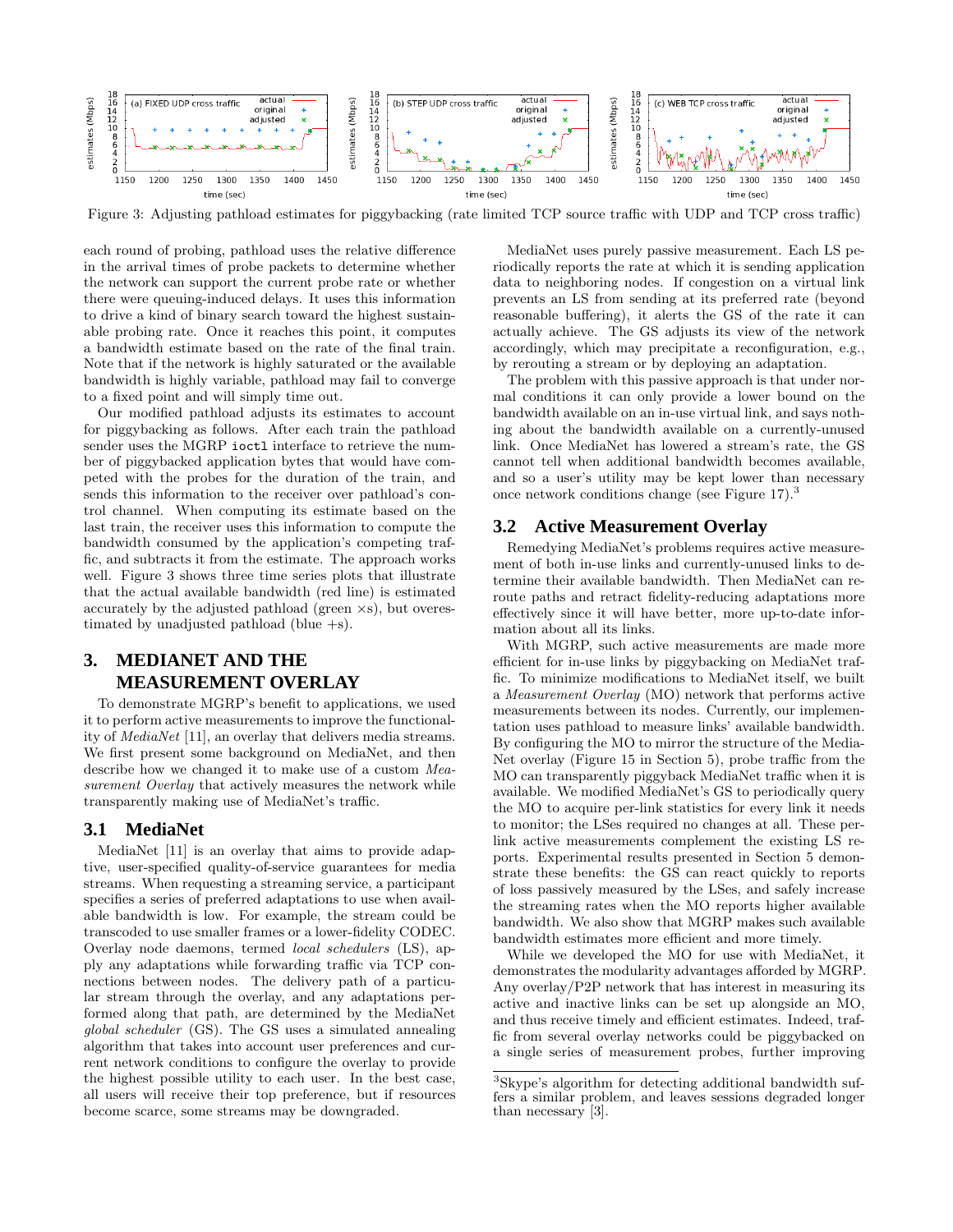the measurements' efficiency, without requiring any serious changes to the client overlay networks themselves. Moreover, decoupling the MO from its clients allows both to evolve independently. For example, as new measurement algorithms are developed, they can be incorporated into the MO and clients of the MO can immediately take advantage of them. Using the MGRP ioctl interface to assess the availability of data for piggybacking, the MO can be selective about which algorithms it uses to impose the least overhead. We envision an MGRP-enabled measurement substrate that provides modular, scalable, and efficient services to a wide variety of applications.

## <span id="page-5-0"></span>**4. MICROBENCHMARK EXPERIMENTS**

To understand the costs and benefits of MGRP, we first tested its performance with a series of microbenchmarks. The microbenchmarks provide us with a consistent data stream, cross traffic and number of measurement probes, allowing us to evaluate each MGRP parameter separately without having to factor in the effects of MediaNet rate changes. Using the insight gained from the microbenchmarks, we then implemented the Measurement Overlay and used it to improve the performance of MediaNet, presented in Section [5.](#page-8-0)

# **4.1 Experimental Setup**

Our network topology and experimental parameters are shown in Figure [4.](#page-5-1) Source traffic is transmitted from m3 to m5, with varying amount of cross traffic sent from c1 to c2 across the bottleneck link x1-x2 which is shared with the source and probe traffic. We discuss each experimental variable in detail below. For each combination of variable values, we perform four 300-second runs, discarding any runs that did not complete due to experiment error. We measure the throughput of the source, cross, and probe traffic at the bottleneck link—i.e., after any losses have occurred—over one second intervals. When running pathload, we also measure how long it takes pathload to produce an estimate. Ideally, MGRP will improve the throughput of the source and cross traffic by reducing the amount of measurement traffic, and reduce the pathload completion times since we can now send probes more aggressively using mostly application traffic.

We ran the experiments on Emulab [\[34\]](#page-11-16), using  $pc3000$ hosts connected via 100 Mbps Ethernet. We shape the x1-x2 bottleneck link using the FreeBSD Dummynet [\[24\]](#page-11-17), limiting the link speed to 10Mbps (typical for a fiber-at-home user) and fixing the round-trip latency at  $40 \text{ ms}^4$  $40 \text{ ms}^4$ . Dabek et al. [\[4\]](#page-11-15) report that the median RTT between PlanetLab nodes is 76 ms, and between DNS servers worldwide the median RTT is 159 ms. Since higher RTTs lessen the penalty of MGRP's buffering delay, we present all results using a relatively low RTT of 40 ms. This is roughly the RTT between Washington, D.C. and Kansas City, MO.

*Source traffic.* We use *nuttcp* [\[7\]](#page-11-18) to emulate a media stream by generating a TCP stream with a constant rate of 4 Mbps from  $m3$  to  $m5$ . We chose 4 Mbps as the stream rate since



<span id="page-5-1"></span>Figure 4: Topology and experimental parameters

this is the rate of high-definition streams for Apple TV and many other Internet video services [\[21\]](#page-11-20). We chose TCP as the transport protocol to emulate the use of Adobe's Real Time Messaging Protocol (RTMP) [\[22\]](#page-11-21) and to also determine whether the buffering and time-shifting of TCP segments causes adverse effects (for example, due to changes to ACK clocking).

*Probe Traffic.* We considered two kinds of probe traffic: actual measurement traffic using two variants of pathload, and synthetic traffic meant to emulate a range of other tools and scenarios.

Pathload is the gold standard of available bandwidth tools, as it is both robust and fairly accurate [\[26,](#page-11-22) [30\]](#page-11-23). Pathload produces simple packet trains with uniform gaps, and uses more bandwidth than other tools (approximately 5–10% of the residual bandwidth in our experiments), which gave us an opportunity to test probe reuse in a non-trivial way.

As we show in Section [4.2,](#page-6-2) the original pathload is sometimes slow to return results. We found that between each train, the pathload implementation waits  $RTT + 9 * TX_{train}$ , where  $TX_{train}$  is the amount of time it takes to transmit one train. In an effort to increase the number of measurement rounds performed by pathload, we modified pathload to reduce this pause between trains to one RTT, which matches the description in the original pathload paper [\[14\]](#page-11-5). We call this more aggressive version pFAST, and the original implementation pSLOW in our experimental results. The main difference between the two is that pFAST sends probe trains more frequently (increasing the average probe rate) and therefore reaches an estimate more quickly.

One feature of pathload that is good for normal use, but poor for repeatability and for our MGRP evaluation, is that it responds to the conditions of the network by fluctuating the amount of probe traffic. This adaptive behavior makes it more difficult to distinguish between the effects of MGRP and the effects of pathload's implementation. Therefore, we also generate probes using our own tool called pktrain that sends custom packet trains that do not change size or rate based on network conditions. In doing so, we demonstrate that MGRP makes it practical to use more aggressive measurement tools with higher probe rates.

In our experiments we use three different packet trains, each with different size, timing, and transmission rates, as shown in Table [1.](#page-6-0) Note that all of the packet trains are rel-

<span id="page-5-2"></span><sup>4</sup>Separate experiments with a wider range of RTTs (available in [\[18\]](#page-11-19)) show that MGRP provides even greater benefits at higher RTTs. With no link delay, MGRP performs slightly worse than without (bulk transfer rates are 3-5% lower), since TCP recovery is delayed by the MGRP buffer.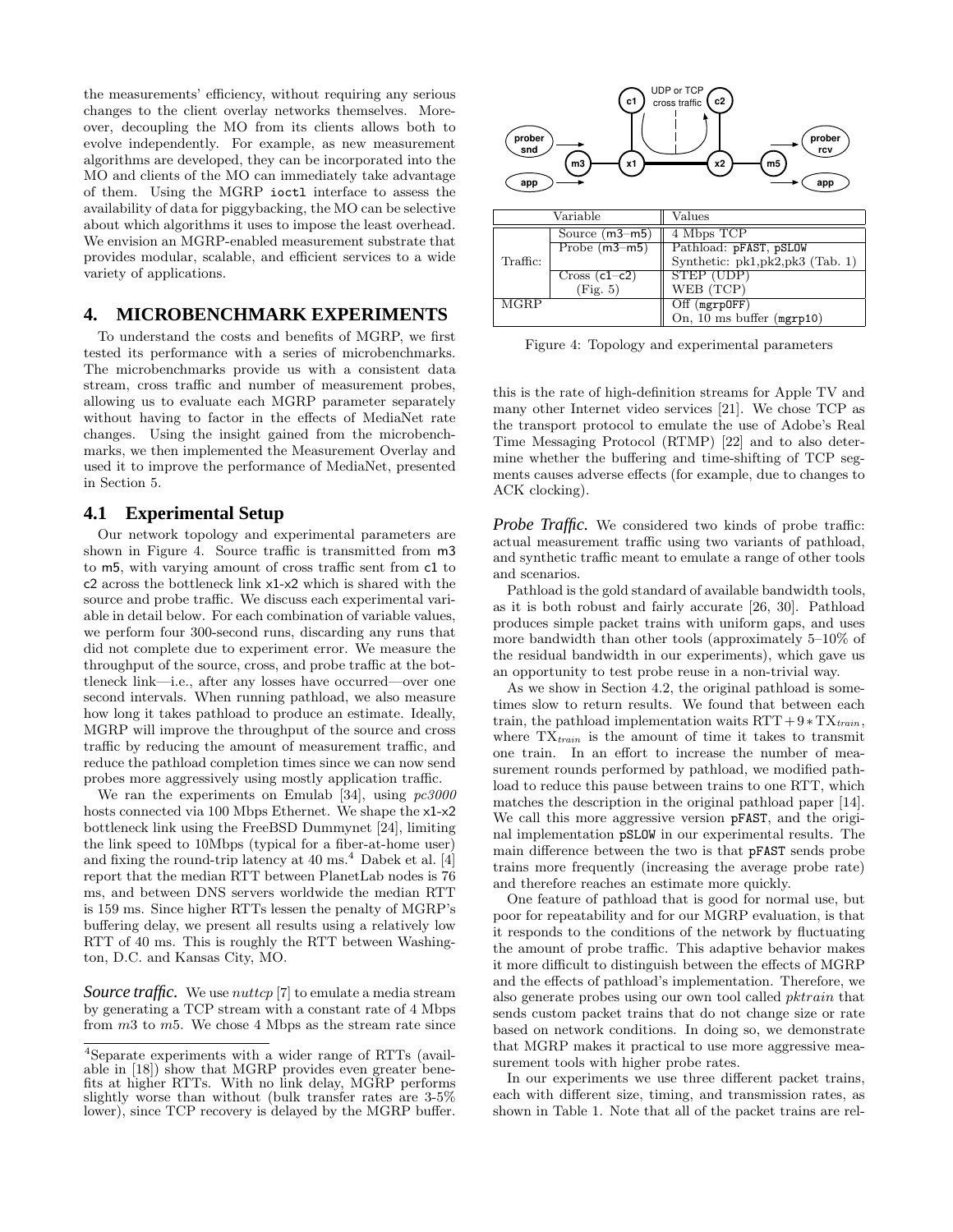|                         | pk1  | pk2  | pk3       |
|-------------------------|------|------|-----------|
| probe size (bytes)      | 300  | 500  | 300       |
| probes/train            | 10   | 20   | 10        |
| probe gap (usec)        | 200  | 1000 |           |
| $train$ gap (msec)      | 20   | 20   | 10        |
| inst. throughput (Mbps) | 12.0 | 4.0  | line rate |
| avg. throughput (Mbps)  |      | 2.0  | 23        |

<span id="page-6-0"></span>Table 1: Parameters for packet train experiments

atively short (10-20 packets). Each train type demonstrates different likely probing scenarios:  $pk1$  has a relatively high burst rate (12.0 Mbps) but low average rate (1.1 Mbps), and its ten-packet bursts approximate the sub-trains over which pathload calculates changes in one-way delay;  $pk2$ has longer 20-packet trains at lower rates (4.0 Mbps), but a higher overall rate (2.0 Mbps) demonstrating that more aggressive probing is feasible with MGRP;  $pk3$  is similar to capacity estimators such as pathrate, and transmits 10 packets back-to-back with an average probing rate of 2.3 Mbps.

*Cross traffic.* We generate two types of cross traffic be-tween c1 and c2, shown in Figure [5:](#page-6-1) STEP and WEB.<sup>[5](#page-6-3)</sup>

STEP cross traffic is stepwise UDP. We use tcpreplay [\[32\]](#page-11-24) to replay a snapshot of a 150 Mbps trans-Pacific Internet link [\[31\]](#page-11-25) at fixed-rate intervals lasting 45 seconds each (1, 3, 5, 6, 4, 2 Mbps). Using this UDP-based cross traffic, we can consider the effects of piggybacking on source traffic without having to factor in the cross traffic's response to induced congestion. Replaying a trace permits us to test against actual Internet packet size distributions and interleavings, but without cross-traffic congestion avoidance, and at rates that are stationary over a reasonable period of time [\[35\]](#page-11-26).

WEB cross traffic is generated using the NTools [\[33\]](#page-11-27) suite to generate up to ten concurrent TCP connections, which models web traffic using Poisson-distributed interarrival rates over 5-second intervals. Like the source, each TCP flow performs normal CUBIC congestion control. The flow size varies between 64 KB and 5 MB, and is weighted toward flows in the 64-200 KB range. The initial seed to the generator is fixed to provide consistent (though not identical) behavior between runs.

#### <span id="page-6-2"></span>**4.2 Results**

The results of our experiments demonstrate that using MGRP leads to better application throughput, is fair to cross traffic, and reduces the time to complete pathload measurements. MGRP also makes it possible to measure at more aggressive rates without adversely affecting application traffic. On the other hand, highly-variable cross traffic (i.e., for the WEB experiment) in combination with bursty probe trains may increase source packet losses (as discussed in Section [2.3\)](#page-3-1) unless we add more intelligence to MGRP to perform selective piggybacking as we discuss in Section [4.2.2.](#page-7-0)

#### *4.2.1 STEP Experiment*

The STEP experiment demonstrates all the potential benefits of MGRP. First, MGRP is able to piggyback significant amounts of application data, nearly eliminating probing overhead in almost all cases. As an example, Figure [6,](#page-6-4) plots a single run using pk2 traffic—notice that the bottom plot



<span id="page-6-1"></span>Figure 5: Cross traffic for Microbenchmarks



<span id="page-6-4"></span>



<span id="page-6-5"></span>Figure 7: STEP: Timeseries plot with pFAST probes

has almost no black band, as piggybacking absorbs the overhead of probe traffic into the data traffic—and in Figure [7,](#page-6-5) showing the minor probing overhead when using MGRP with pFAST. Figure [8](#page-7-1) shows the average per-second throughput of each kind of traffic for all runs. Probe-only traffic appears as a black bar, and riders ("source/probe (pbk)") contribute to the source throughput. The overhead of piggybacked probe headers is included with "probe (nopbk)," and is minuscule for most experiments with MGRP enabled.

Second, MGRP "smooths out" source traffic because it competes less with probe traffic. This effect can be seen in the time series plots mentioned above, and also in Figure [9,](#page-7-2) which shows the CDF of the source traffic throughput measured in one-second intervals, for different kinds of measurement traffic. Ideally, the CDF of our 4 Mbps source traffic would be a vertical line at 4 Mbps, indicating that the application was able to sustain its desired rate during the entire experiment. Any fluctuation below that rate (to the

<span id="page-6-3"></span> $^{5}\mathrm{Additional}$  results with other cross traffic patterns are available in [\[18\]](#page-11-19).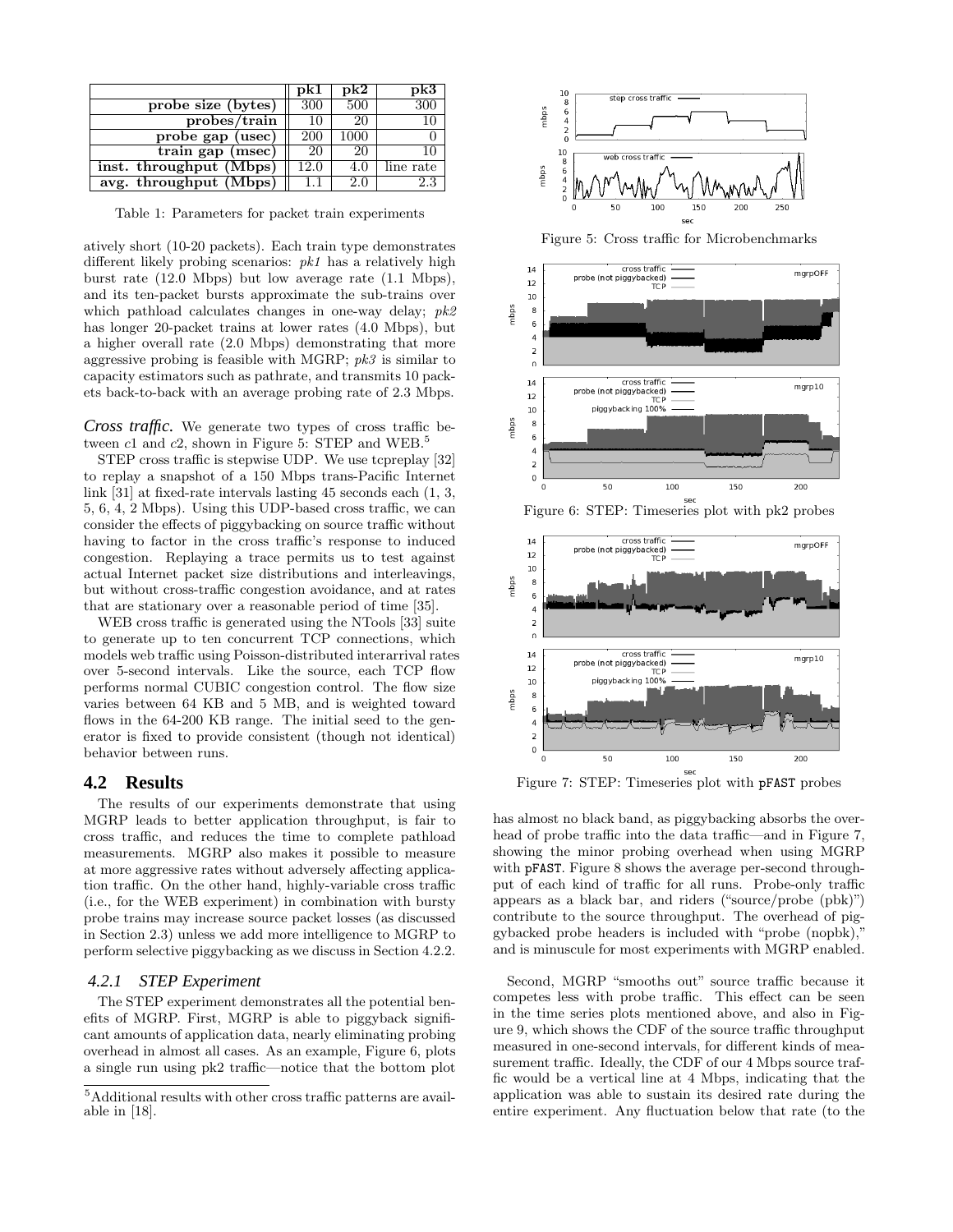

<span id="page-7-1"></span>Figure 8: STEP: Average of per-second throughputs. Each pair of bars represents a different type of probe traffic.

left) is compensated for by a later return to higher throughputs in slow-start (to the right) when TCP is finally able to send queued application traffic. Without MGRP, the source rates for pSLOW and pFAST are comparable (not shown), but at higher probing rates used in packet trains pk1, pk2, and pk3, MGRP exhibits a significant improvement.

Third, MGRP imposes no adverse effect on UDP cross traffic, which sustains the requested rates with minimal losses. This is clear from Figure [8—](#page-7-1)the cross traffic portion is fixed for all runs.

Finally, MGRP allows pathload to complete its measurements more quickly, because there is less contention for the link. This can be seen in the CDF plots of pSLOW and pFAST completion times, shown in Figure [10.](#page-7-3) With MGRP, 50% of pSLOW measurements complete within 30.7 seconds, but without it, only 26% complete within that time and 48% fail to complete at all (we time out pathload rounds after 60 seconds). Thus MGRP leads to more measurement rounds that take less time to complete, without penalizing source or cross traffic.

#### <span id="page-7-0"></span>*4.2.2 WEB Experiment*

As in other experiments, mgrp10 greatly improves the time it takes for a measurement to complete (Figure [11\)](#page-7-4). With mgrp10, pFAST measurements complete 20-25% faster at each of the 25th, 50th, and 75th percentiles, with even more significant improvements for pSLOW. Average pathload probing rates are also 20-25% higher with MGRP.

The WEB cross traffic is TCP, so we may expect that in the presence of probing traffic with high burst rates, the cross traffic suffers. However, because cross traffic is bursty, with idle periods, we find that its average throughput is largely unaffected, with or without MGRP, as seen in Figure [13.](#page-8-1) So the average per-second throughput is roughly the same with both MGRP on and off, with the synthetic packet trains having slightly better CDF distributions than mgrpOFF (not shown).

However, as can be seen in Figure [12,](#page-7-5) the source fares less well with MGRP and pFAST (right plot) when we look at the distribution of source throughput: over 40% of the time, the application is unable to sustain its target rate of 4 Mbps, but without MGRP the application pays a penalty only 20% of the time. With pSLOW (left plot), the MGRP penalty is less severe but still exists.

The reason for this is that pathload is adaptive. During its runs, if earlier trains experience few delays or losses, pathload increases the rate of subsequent trains. However, since the WEB cross traffic is highly variable (Figure [5\)](#page-6-1), pathload



<span id="page-7-2"></span>Figure 9: STEP: CDFs of source throughputs while running packet train probes pk1, pk2, pk3



<span id="page-7-3"></span>Figure 10: STEP: CDFs of pathload completion times.



<span id="page-7-4"></span>Figure 11: WEB: CDFs of pathload completion times.



<span id="page-7-5"></span>Figure 12: WEB: CDFs of source throughput with pathload.

is often too aggressive in increasing its rates, so that higherrate trains are transmitted into a more congested network. As discussed in Section [2.3,](#page-3-1) while piggybacking can reduce the total number of lost packets, it can increase the chances that a lost packet contains application data. In particular, buffered source traffic is piggybacked onto high-rate, risky probe packets, increasing the chances for loss.

We can see this effect in the bottom plot of Figure [14,](#page-8-2) which displays a dot for each pathload probe. Each large grey rectangle shows a complete pathload measurement consisting of many probe rounds. Successful probes are light grey, dropped probes without riders (nopbk) are medium grey, and dropped probes with riders (pbk) are black. These black dots are application data losses, and cause TCP congestion avoidance to kick in, lowering throughput and increasing latency. As is apparent from the plot, source losses are highly correlated in particular probe trains (those at higher rates). They also tend to fall toward the end of probe trains (higher sequence numbers), when the bottleneck queue is already full of earlier probes and cross traffic.

We experimented with two approaches to avoid this problem: making the measurement tool piggybacking-aware, and using an MGRP regulator to limit the piggybacked probes.

In the first case, we modified pathload to selectively en-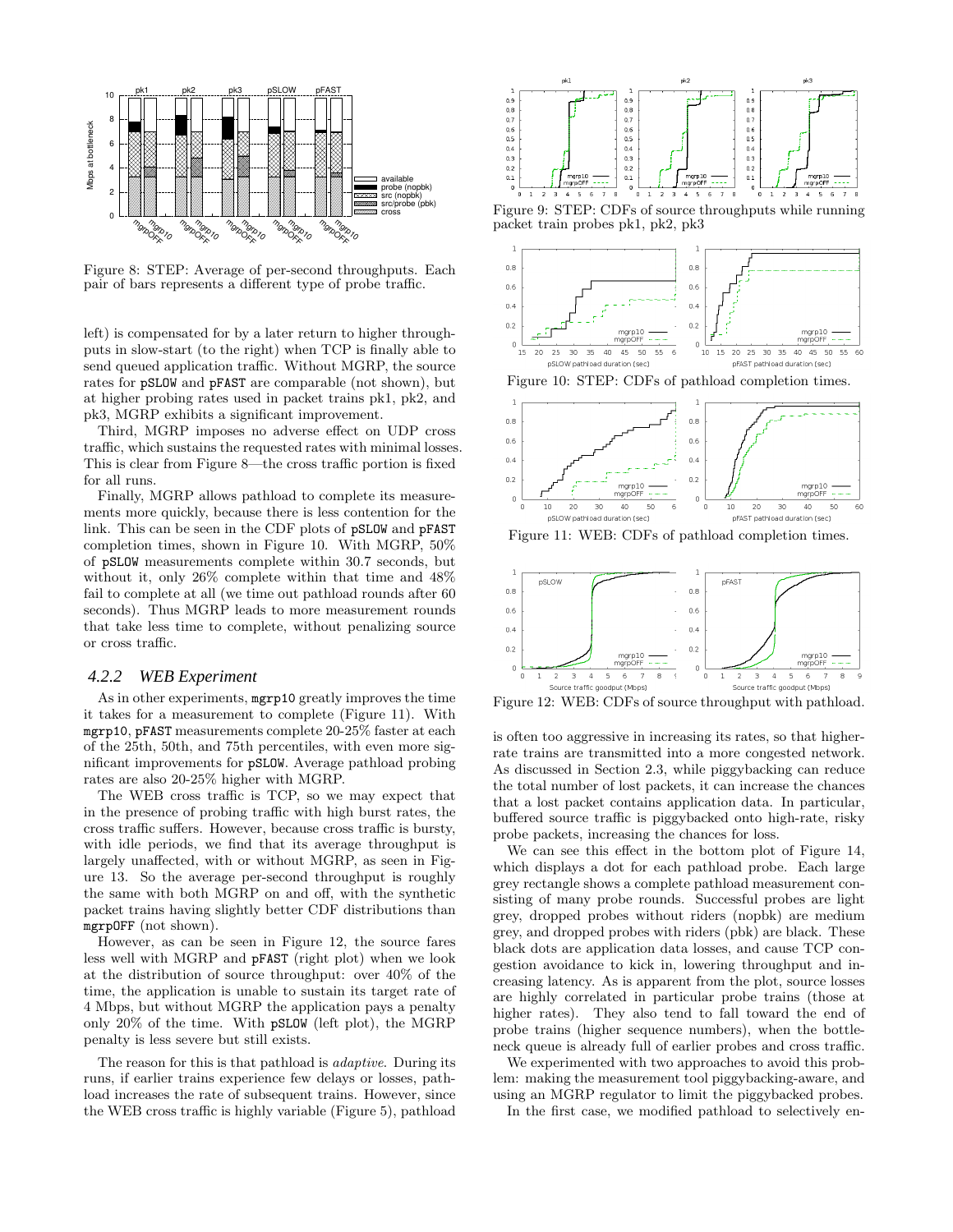

<span id="page-8-1"></span>Figure 13: WEB: Average of per-second throughputs . Each pair of bars represents a different type of probe traffic.

able piggybacking on probes (via the Probe API) rather than blindly setting the piggybacking flag in the call to sendmsg() (Section [2.1\)](#page-1-3). Our modified version (run in all experiments with MGRP on) disabled piggybacking during the initial "testing the waters" phase when pathload sends several highrate bursts. We also considered having pathload avoid piggybacking on trains that are on the high side of its binary search [\[14\]](#page-11-5), or selectively piggybacking only the first portion of those higher-rate trains, but implemented a more general solution instead.

In the second case, we added policy tuning knobs inside MGRP. One knob controls the maximum percentage of a train that MGRP will add riders to. By reducing the amount of the probe train that can carry riders, we trade off data loss in probe trains against the added congestion of competing traffic. Piggybacking on the first 50% of the train seems to improve measurement times while having a minor additional impact on source traffic. However, such a one-size-fits-all piggybacking percentage is probably not the best approach, since shorter probe trains (10-20 packets) will probably pay too high a penalty. The MGRP regulator could instead fix a number of probes it is willing to permit riders on (say, 50 consecutive probes in a transaction, rather than 50%), or calculate the number based on a TCP source's current congestion window.

We considered duplication-based mechanisms as well. Permitting data packets to transmit normally even when they have already been piggybacked on probes, removes the shared fate problem and gives each data packet two opportunities to reach the destination. Experiments showed such duplication does not reduce congestion and so does not perform as well. We considered duplicating data packets carried in a probe train, similar to Skype's behavior [\[1\]](#page-11-28). Since any unused padding is wasted network bandwidth, after a certain threshold we could simply repeat the data packets within the probe train and de-duplicate them at the MGRP receiver, but we have not implemented this.

## <span id="page-8-0"></span>**5. MEDIANET EXPERIMENTS**

To demonstrate how MediaNet can benefit from integration with MGRP we performed two groups of experiments considering: (a) the original MediaNet with only passive observations from the Local Schedulers, and (b) MediaNet integrated with a separate Measurement Overlay providing available bandwidth estimates to the Global Scheduler as described in Section [3,](#page-4-0) both with MGRP and without MGRP. We find that MediaNet's performance is improved by active measurement, and improves yet further when using MGRP.



<span id="page-8-2"></span>Figure 14: Effect of the piggybacking ratio on losses of the source traffic. The top figure shows 100% piggybacking and the middle shows 50% piggybacking. The bottom figure shows the losses inside the packet trains for the 50% case.

## **5.1 Experimental Setup**

We use the network configuration shown in Figure [15.](#page-9-0) One local scheduler runs on each of the forwarder nodes (m3, m5) and the global scheduler runs on a separate node. In our enhanced version the Measurement Overlay also runs between m3 and m5, and the GS queries it for available bandwidth between those nodes.

| Frame<br>Type | Average<br>Size(B) | Frequency<br>Hz. | Add'l BW<br>(Kbps) |
|---------------|--------------------|------------------|--------------------|
|               | 13500              |                  | 216                |
|               | 7625               |                  | 488                |
|               | 2850               | 20               | 456                |

<span id="page-8-3"></span>Table 2: MPEG frame distribution

*Source traffic.* For source traffic, we loop three MPEG video streams. The MPEG streams consist of three frame types, I, P, and B (in order of importance). Lower-fidelity versions of a stream can be easily constructed by selectively dropping just the B frames, or the B and P frames. For our experiments, clients requested a particular stream and specified as adaptations either dropping just B frames (first choice), or dropping both P and B frames (second choice). For our particular source stream, the frequency and rates of these frames are shown in Table [2.](#page-8-3) Thus the full stream requires 1160 Kbps, while sending only I and P frames requires about 704 Kbps, and sending only I frames requires 216 Kbps. Since the experimental network permits only one path between the source and destination, all adaptation takes place by dropping frames, rather than rerouting. MediaNet drops frames as early as possible to avoid wasted bandwidth; in this case they are dropped at the sender.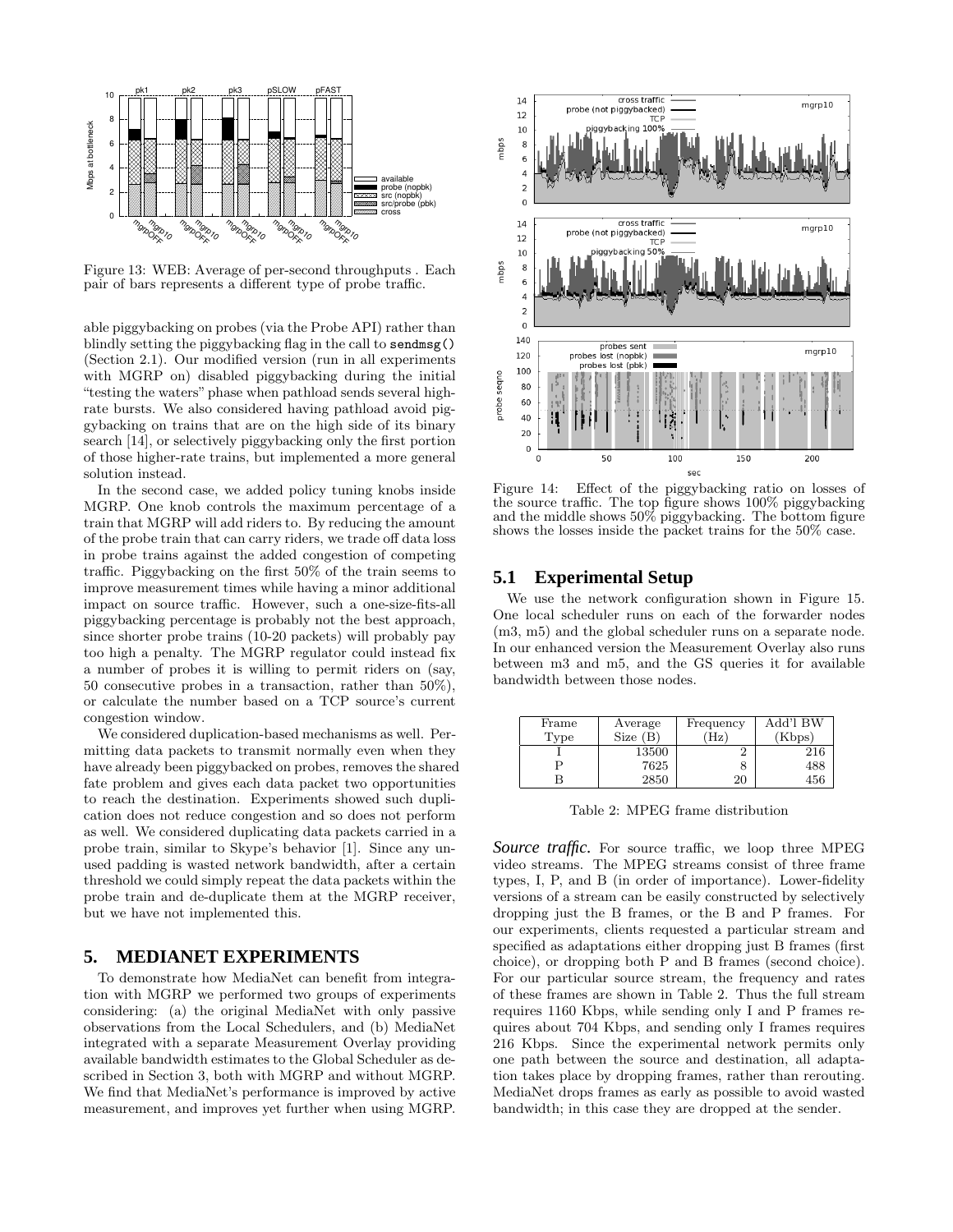| experiment    | runs | sec | <b>Mbps</b> | inc.<br>over<br>mgrpOFF | over<br>inc.<br>original | fps   | over<br>inc.<br>mgrpOFF | over<br>inc.<br>original |
|---------------|------|-----|-------------|-------------------------|--------------------------|-------|-------------------------|--------------------------|
| mgrpOFF.pOFF  | 14   | 337 | 1.84        |                         |                          | 30.11 |                         |                          |
| mgrpOFF.pSLOW | 22   | 336 | 1.96        |                         | $6.29\%$                 | 39.58 |                         | 31.44%                   |
| mgrp10.pSL0W  | 32   | 336 | 2.05        | $4.40\%$                | 11.21%                   | 43.42 | $9.69\%$                | 44.19%                   |
| mgrpOFF.pFAST | 10   | 335 | .86         |                         | $0.94\%$                 | 39.10 |                         | 29.87%                   |
| mgrp10.pFAST  | 22   | 336 | 2.28        | $22.52\%$               | $23.86\%$                | 52.08 | 33.19%                  | 72.96%                   |

<span id="page-9-2"></span>Table 3: Increase of MPEG streaming rate with MGRP



<span id="page-9-0"></span>

<span id="page-9-1"></span>Figure 16: Cross traffic for MediaNet experiments

*Cross traffic.* Like our microbenchmarks, the MediaNet streams share the bottleneck link (x1x2) with cross traffic from c1 to c2. UDP cross traffic follows the PEAKS pattern shown in Figure [16,](#page-9-1) which adjusts the bandwidth in a stepwise fashion for 240 seconds using fixed-rate variableduration intervals (4, 8, 4, 7, 4, 8, 4 Mbps). This creates multiple periods for MediaNet to increase its transmission rates, followed by periods of low available bandwidth.

### **5.2 Results**

Table [3](#page-9-2) summarizes the overall performance of MediaNet in the five different modes of operation: the original Media-Net without active measurement (mgrpOFF.pOFF, row 1), MediaNet with the original pSLOW pathload implementation (mgrpOFF.pSLOW and mgrp10.pSLOW, rows 2-3), and Media-Net using our more aggressive version of pFAST pathload (mgrpOFF.pFAST and mgrp10.pFAST, rows 4-5).

Results are collected from multiple runs (column 2) with the same average duration (column 3). To compute averages, we concatenate all runs of an experiment together and divide by the total number of seconds. The average total streaming rate for all three streams (Mbps, column 4) is the sum of the sizes of correctly decoded frames across all runs and divided by the total number of seconds. Column 5 presents the relative percentage improvement of using MGRP (rows 3 and 5) over not using it (rows 2 and 4, respectively). Column 6 presents the improvement of using active measurement at all (rows 2–5) over the original Medianet, which lacks active measurement (row 1). Notably, compared to active measurement without MGRP (mgrpOFF), MGRP improves the aggregate streaming rate by 4.4% when using pSLOW measurements and 22.5% for pFAST.

The average successful frame rate (column 7) is calculated by dividing the number of successfully decoded frames by the total number of seconds. Columns 8 and 9 report relative improvements, as above. It is obvious that MediaNet gains by using active measurement; even without MGRP there is a 31.44% increase in frame rate (39.58 fps vs. 30.11 fps for the original MediaNet). With MGRP, stream quality is even better—compared to mgrpOFF, mgrp10 improves the frame rate by  $9.69\%$  for  $pSLOW$  (43.42 fps vs. 39.58 fps) and 33.19% for pFAST  $(52.08 \text{ fps vs. } 39.10 \text{ fps})^6$  $(52.08 \text{ fps vs. } 39.10 \text{ fps})^6$ .

Note that without MGRP (rows 2 and 4), MediaNet is better off using the pSLOW measurements, even though they take longer to complete and sometimes do not converge. Without MGRP, the more aggressive pFAST scheme causes too many losses to data packets. With MGRP, more aggressive measurements are possible, leading directly to better application performance.

*Medianet Plots.* Figures [17,](#page-10-0) [18,](#page-10-1) and [19](#page-10-2) each show a single run that illustrates the quality of service improvements shown in the table as a result of (1) incorporating active measurements using pathload (Figure [18\)](#page-10-1), and additionally (2) using pathload with MGRP (Figure [19\)](#page-10-2). All plots have time on the x-axis and depict 400 seconds of an experiment run that we have found to be representative of the many runs we considered.

The top of Figure [17](#page-10-0) shows MediaNet's view of the available bandwidth on the network path between m3 and m5 in the presence of PEAKS traffic. The long horizontal blue line represents the amount of bandwidth that the MediaNet GS thinks is available. During reconfigurations, MediaNet ensures that the adapted media streaming rates combine to be less than the known available bandwidth. The gray shaded area indicates the actual available bandwidth, which is computed by subtracting the bottleneck traffic (the cross traffic and MediaNet streams) from the x1x2 link capacity (10 Mbps).

The MediaNet GS adjusts its available bandwidth estimate every time it receives a report. The original Media-Net relies solely on LS reports of frame decoding failures or excessive delay, and receives no information from active measurement tools.

The bottom of Figure [17](#page-10-0) shows the per-second frame rate for the same run, with the y-axis representing the total number of frames per second decoded by the receiver for each of the three media streams. The first media stream is on the bottom in blue, with the 2nd and 3rd streams stacked on top of it in green and red (note the difference in y-axis from the top plot). After an initial setup period (also present in Figure [18](#page-10-1) and most other runs), by time 1220 all three

<span id="page-9-3"></span> ${}^{6}$ The increase in frame rate is higher than the increase in bandwidth because the additional frames are smaller in size, due to compression.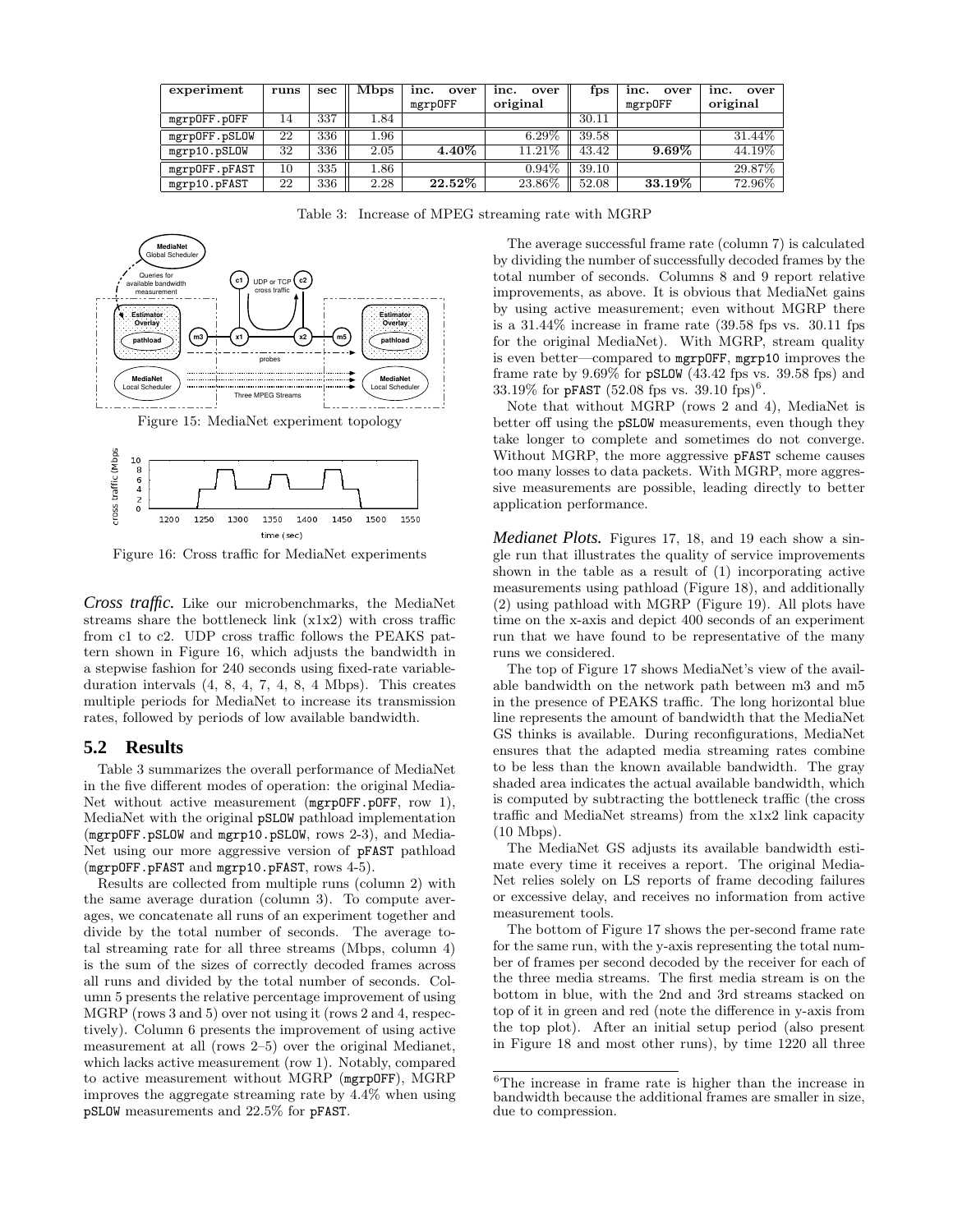

<span id="page-10-0"></span>Figure 17: Original MediaNet (no active measurement)



<span id="page-10-2"></span>Figure 19: MediaNet with pFAST over MGRP

streams are received at their full rate. Once the cross traffic fills the available bandwidth around time 1270, MediaNet attempts to sustain the high rates, and finally drops stream 1 to medium rate (I and P frames) and streams 2 and 3 to low rate (I frames only). Since MediaNet is unaware of additional available bandwidth, it does not increase its rate.

In Figures [18](#page-10-1) and [19](#page-10-2) the Medianet GS is informed by regular estimates from pFAST pathload (green X's). With MGRP (Figure [19\)](#page-10-2), MediaNet receives such estimates more often, and consequently follows the actual available bandwidth more closely and in a more timely manner. This enables MediaNet to take advantage of periods of increased bandwidth that are between congested periods, and bump all the streaming rates to high, which occurs in the periods at [1325,1350] and [1400,1425] in Figure [19.](#page-10-2) For the same time periods in the non-MGRP case (Figure [18\)](#page-10-1) the streaming rates remain at medium. However, when the available bandwidth changes during a pathload run, pathload timeouts can occur with MGRP too, which is the reason why MediaNet did not upgrade the streams earlier in the period [1300,1350]. But it still outperforms the non-MGRP case.

# **6. RELATED WORK**

MGRP is similar to a number of measurement services (Periscope [\[9\]](#page-11-14), Scriptroute [\[29\]](#page-11-29), pktd [\[8\]](#page-11-30), precision probing [\[20\]](#page-11-31), and MAD [\[27\]](#page-11-13)) in that it provides a service to specify and schedule network measurements. MGRP differs from these in being the first fully implemented and usable service that fills empty probe padding with useful payload to reduce measurement overhead. We previously proposed the idea of seamlessly combining active probes with application data [\[19\]](#page-11-32); this earlier work had no kernel implementation and lacked real experimental evaluation.

MGRP's Probe API seems to be sufficient to implement the probing algorithms of many other measurement tools including pathchar [\[6\]](#page-11-10), pathrate [\[5\]](#page-11-9), pathneck [\[12\]](#page-11-11), and pathvar [\[15\]](#page-11-12). MGRP currently does not provide support for probes sent over ICMP, or for TTL-limited probes, but we believe we could add this support without difficulty.

<span id="page-10-1"></span>Sidecar reuses existing TCP connections for measurement by reinjecting previously transmitted TCP segments to probe the network [\[25\]](#page-11-33). Doing so has the benefit that probes travel the same path as an actual TCP connection, so they can traverse NATs and firewalls without creating abuse reports. But Sidecar does not reduce congestion or make probe traffic less wasteful, as MGRP does. Moreover, since Sidecar probes are retransmitted TCP segments, potential probes are limited by the TCP state machine—to avoid impacting connection performance, Sidecar probes are transmitted only when the connection has been idle for at least 500 ms, which limits its utility in a streaming media scenario.

BitProbes is a service that leverages BitTorrent for largescale Internet measurements, culling hundreds of thousands of target hosts from existing BitTorrent swarms, and measuring network characteristics to those targets using Sidecar and passive techniques [\[13\]](#page-11-34). While BitProbes uses BitTorrent traffic to find target hosts, MGRP reuses existing traffic to actively measure paths to hosts of interest.

Jain and Dovrolis [\[16\]](#page-11-7) propose a streaming media overlay network called VDN (for video distribution network) that shapes the transmission of streaming media packets to resemble a pathload train, which it can use to infer available bandwidth. MGRP similarly allows application and measurement traffic to be scheduled together, and our MGRPenabled MediaNet overlay (Section [3\)](#page-4-0) performs a function similar to VDN (though it also measures alternate links on which no traffic is being sent). The key difference between VDN and our work is that with MGRP, applications and measurement tools can be kept separate. MGRP can piggyback any application traffic onto measurement probes with the same destination, and likewise, an application can easily take advantage of a range of tools. A newly developed tool simply uses the MGRP API to immediately benefit from the lower overhead that comes from piggybacking.

Passive measurement techniques, in which existing traffic is examined to infer characteristics of the network, have seen substantial research. MGRP is an optimization technique